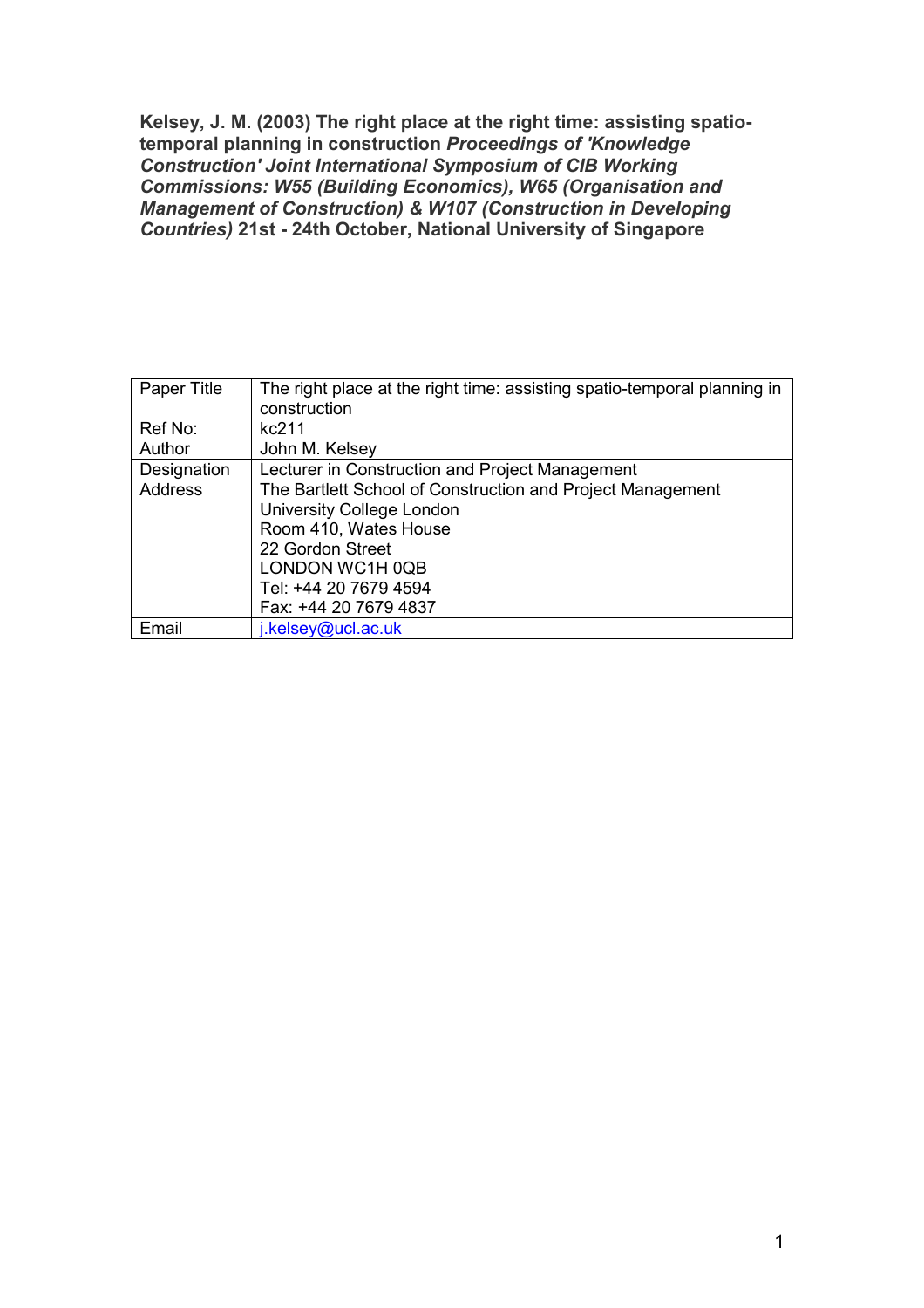# The right place at the right time: assisting spatio-temporal planning in construction

# John M. Kelsey<sup>1</sup>

Bartlett School, University College, London Email: j.kelsey@ucl.ac.uk

# **ABSTRACT**

This paper describes research carried out for requirements capture in the development of a computer-based decision support tool (VIRCON) for space-time scheduling and visualisation of construction tasks. The focus was on pre-tender work and involved interviews with construction planners. Both space-time scheduling and visualisation of tasks are largely informal/intuitive processes for planners. They form an important part of the planner's risk identification function. Planners tend to opt for a robust spatio-temporal schedule rather than an optimal one. They require decision support tools that are quick and easy to use rather than highly sophisticated. The research highlights the extent to which construction planning is a communicative and co-operative activity in addition to a complex problem-solving one. Questions arise about the cost to the client of non-involvement by the construction planner at the design stage, the costs of short pre-tender periods, inadequate design data and suboptimal construction periods specified in tender documents.

Keywords: Communications, decision support tools, pre-tender planning, risk identification, space-time scheduling, task visualisation

# INTRODUCTION

This research came about as a result of a collaborative project (2000-2003) between University College London (UCL), Wolverhampton University and Teesside University aimed at creating a tool to assist construction planners in spatio-temporal planning and in visualisation of construction tasks. The tool is called the Virtual Construction Site (VIRCON) and, for the avoidance of doubt, is completely separate from another tool created under the same name and described in Jaafari et al. (2001).

The aim of this part of the research was to establish the requirements for such a tool from construction planners working for leading contractors. A strong emphasis was placed on understanding the day-to-day practicalities of the planner's work and the context in which such a tool might be used. A much fuller description of this part of the work is given in Kelsey et al. (2001) and Winch and Kelsey (2003). A description of the tool as developed is given in Winch et al. (2003) Subsequent development of spatio-temporal planning concepts is given in Winch and North (2003).

The paper will concentrate on those findings related to the planner's work situation supplemented (in the findings) with some of their views on the planning process. (A detailed account of the planning process has been omitted for space reasons.)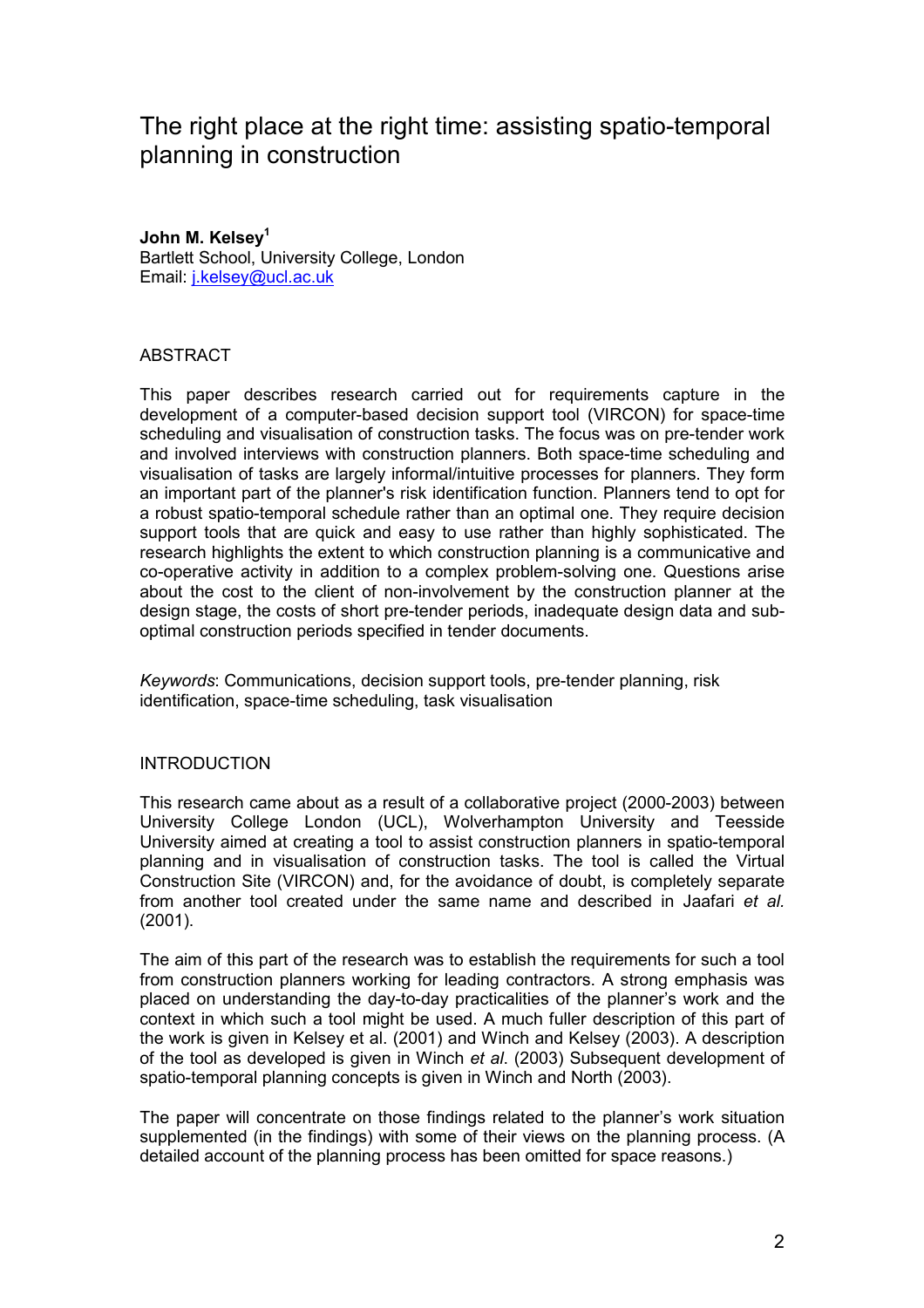# OBJECTIVE OF THIS RESEARCH TASK

The research aimed to understand how construction planners:

- view their own work in general,
- go about planning (in real time and with deficient information) in relation to construction time, site layout, the spatial dynamics of work space allocation (between different tasks) and the overall management of the movement of plant, people and materials,
- use computer-based decision support tools.
- think that better tools (involving a visualisation capacity) could assist them in spatial (and other) aspects of their planning work.

The answers to the above formed the requirements capture for the decision support software being developed as part of the VIRCON project.

The research concentrated on pre-tender construction planning as during the interviews it became clear that the pre-tender stage of planning was the main driver of the whole process from enquiry stage through tender submission up to commencement on site.

# METHODOLOGY

The field research was carried out by conducting interviews with eighteen UK planners drawn mainly from major general contractors with a few from specialist piling and M&E contractors. The interviews were semi-structured to allow planners to talk about aspects of planning that particularly concerned them and for issues to emerge, which may not have been immediately apparent as planning issues.

The justification for this is that there is comparatively little research on dynamic spatial issues. A framework therefore needs to be established in which more rigorous empirical research can take place. The heterogeneity of the employers of those interviewed was useful because the planning problem is a distributed one with higher level planning being carried out by principal contractors' or construction managers' planners and lower level more detailed planning being carried out by package contractors' planners. The latter, however, are not merely passive consumers of the planning work of the former but rather interact with them throughout the process.

# RECENT RESEARCH

Recent literature reviews can be found in Winch and North (2003) and Heesom and Mahdjoubi (2002). Some relevant points (at the time the research was carried out) in Kelsey et al. (2001) were as follows:

- Organisation and management of the planning process as a whole is in need of considerable improvement (Laufer and Tucker 1987, Laufer et al. 1994)
- The acquisition of communication skills are an essential part of planners' training (Laufer and Tucker 1987,1988).
- There is a potential tension between planning and operations management (Laufer 1992) which is best resolved when planning is carried out by a planner as part of a team which includes an operational manager (as is now usual UK practice).
- Congestion and restricted access are major sources of productivity loss and require detailed spatial planning if they are to be overcome – particularly in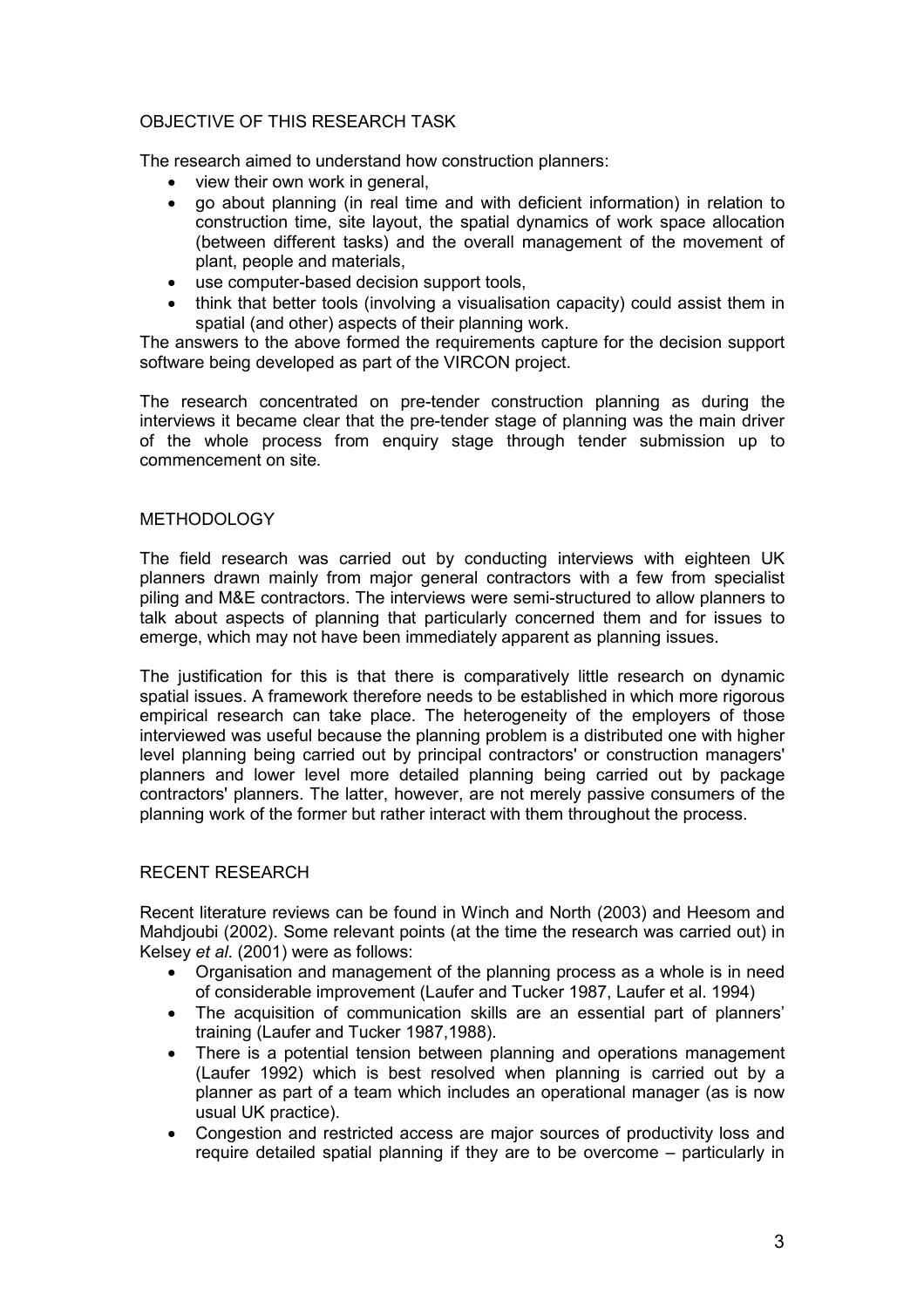the confined sites often found in the UK (Thomas and Smith 1990, Burch 1985).

- Several conceptual models of spatial planning have been developed, which provide a useful framework in which to build a decision support tool for dynamic spatial construction planning (Thabet and Beliveau 1994, Riley and Sanvido 1995 and 1997). Models based on heuristics (Choo and Tommelein 1999) are also of interest to the extent that they 'work' and/or reflect the actual thought processes of planners.
- The inclusion of construction process space as a resource in a resourceconstrained planning model is essential to improve on the traditional CPM approach (Goldratt 1997 deals with resource-constrained scheduling without being construction-specific.) In a wider context there is a need accept the limitations of CPM (Faniran et al. 1999) and broaden the range of criteria (and therefore precedent task completions and resource availabilities) required to execute each site task. (The fulfilment of all precedent conditions and refusal to proceed without such fulfilment provides those executing construction works with 'quality tasks' – see Ballard and Howell 1998).
- To be of significant use in the UK site level planning tools developed in the US require the co-operation of all actors (Laufer et al. 1992) in the typically fragmented construction coalition found here.
- Better methods for assembling, processing and distributing planning information are required and can be developed (Alshawi and Hassan 1999, Choo and Tommelein 1999, Choo et al. 2000)

As far as coverage is concerned we found that:

i) The project-level planning work of the planner is better covered than the long-term and organisational context in which he/she works.

ii) Site level planning is better covered than pre-construction planning.

iii) Site layout planning (e.g. Zouein and Tommelein 1999) is better covered than dynamic spatial planning of construction processes.

# WHAT PLANNERS DO

This section describes some of the work of the planner as revealed in the interviews conducted between July and December 2000 with 18 planners (1 from a construction management company, 13 from general contractors and 4 from specialist contractors). Their age and experience is set out in Tables 1 and 2.

#### Age and experience

Most of the planners interviewed were currently involved in planning at the pre-tender stage including assembly/presentation of the proposal/tender. About half of those were also involved at the post-tender pre-construction stage. Only a few were further involved during the site works. Generally, although a number of the interviewed planners had on-site experience the typical pattern is that a planner works either at such cases it may make sense (from the employer's point of view) for their work to carry on to the execution stage.

Most planners were involved in fairly limited supervision of one or two other staff mainly as trainer-supervisors for younger planners. Also two had substantial supervisory duties as managers of a group of planners. All the piling contractor planners (and none of the remainder) carried out estimating work in addition to their planning duties.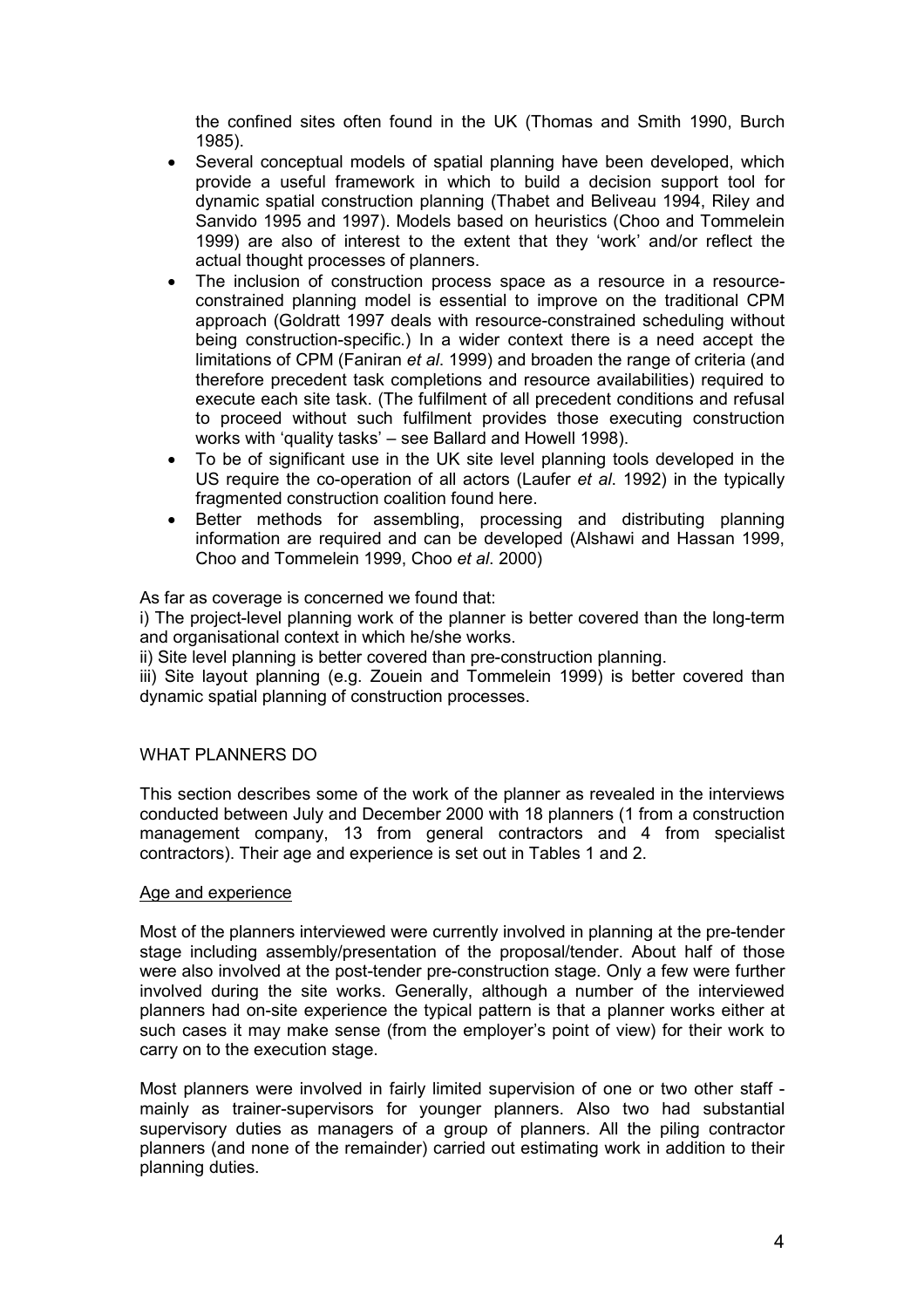| <b>Age Profile</b> |                         |  |  |
|--------------------|-------------------------|--|--|
| 25-29              | $\overline{\mathbf{c}}$ |  |  |
| 30-34              | $\overline{3}$          |  |  |
| 35-39              | 1                       |  |  |
| 40-44              | 4                       |  |  |
| 45-49              | 4                       |  |  |
| 50-54              | 3                       |  |  |
| 55-59              | 1                       |  |  |
| <b>Total</b>       | 18                      |  |  |
| Table 1            |                         |  |  |

| <b>Age Profile</b> |    | Years of planning experience |    |
|--------------------|----|------------------------------|----|
| 25-29              | 2  | $5-9$                        |    |
| 30-34              | 3  | $10 - 14$                    |    |
| 35-39              |    | $15 - 19$                    |    |
| 40-44              | 4  | $20 - 24$                    |    |
| 45-49              | 4  | 25-29                        |    |
| 50-54              | 3  | 30-34                        |    |
| 55-59              |    | 35-39                        |    |
| <b>Total</b>       | 18 | <b>Total</b>                 | 18 |
| Table 1            |    | <b>Table 2</b>               |    |

#### Planning Time

For traditional contracting by single stage tendering the period for the preparation of the construction plan was around 4-6 weeks for larger contracts and 3-4 weeks for smaller ones. The post-tender to start on site period showed somewhat greater variation from 2-13 weeks. For two stage tendering the first stage was similar to the single stage tender period but it was only at the subsequent stage that a price had to be presented. However for the *planners* the time frame was similar to the traditional method.

The planner working for a construction manager reported that he was brought in at a somewhat earlier stage (although still too late for his liking). The principal contractors were also involved in partnered contracts and PFI schemes where the periods were considerably longer (3-6 months and longer). On large civils contracts the periods were also longer (3 months).

These times however hide the fact that planners often work simultaneously on several tenders. The actual working time therefore which is available to them for preparing each tender submission is substantially less than the average tender period.

The effect of the shorter time constraints means that:

- 1. Contractors often only have time to find a workable plan and not an optimal one,
- 2. Contractors have little or no time to remedy the frequent information defects with which they are presented at tender stage. (Although requests for information - RFI's - are sent they are sometimes ignored or receive no reply until after the tender submission date.)

#### Quality and sufficiency of information

The M&E planner commented that tender drawings were consistently very poor. Designers sometimes did not allow for any secondary steel support work, or installation space for service pipework. Curiously in some cases the weight of service pipework had not been allowed for although such weights are readily available. In some cases he had been obliged to reject drawings out of hand forcing a re-design of the frame in addition to the services themselves.

The piling planners were likewise unimpressed with the quality of information they received. On a few occasions they had been consulted at an early stage about the specification. They had received a few good, well thought out specifications.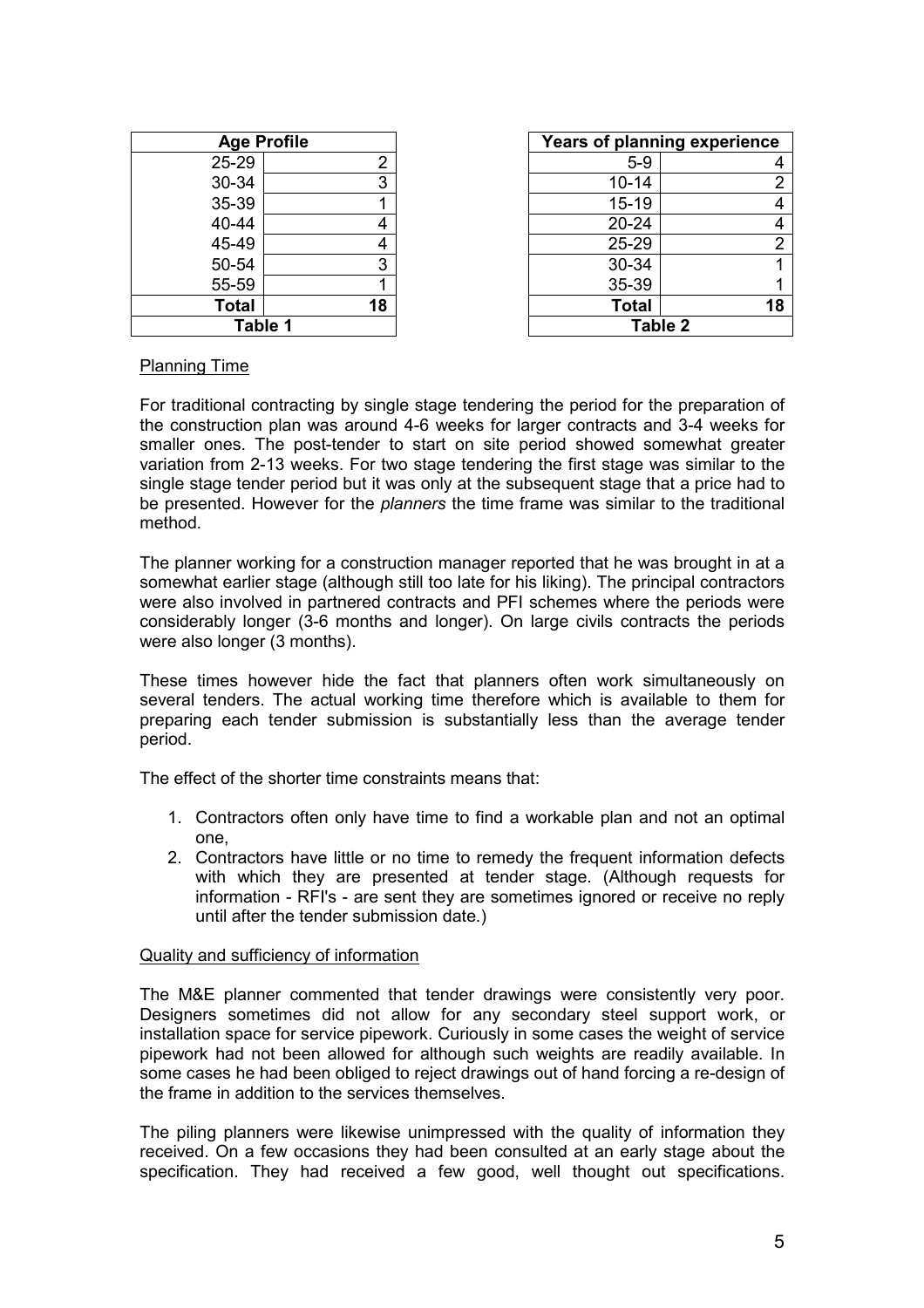However most were generic documents whose sole purpose was to protect the designer in the event of litigation. They were sometimes sent a huge pile of drawings which included everything from the roof details downwards. In these cases principal contractors had sub-contracted the responsibility of identifying drawings relevant to the piling process. Perhaps more worrying for these planners, was that the voluminous information they received (including the scope of works) was still often inadequate and in the words of one planner 'showed a poor grasp of groundworks'. Some designs showed a lack of understanding of the space required by piling plant. They had rejected a number of designs as being impossible to construct. The most common fault was siting works too near confined boundaries making it impossible for plant to access the working area with sufficient working room.

The other problem was inadequacy of relevant non-design information. The proper planning of a piling operation requires the knowledge of the whereabouts of underground services and other obstacles (or nearby underground services or facilities that may be affected by vibration or other aspects of groundwork processes). It also requires knowledge of the working sequence of demolition and earthworks contractors with whom they have to co-ordinate their work. Since these are not known at tender stage they may have to guess these sequences or work out several different scenarios. Of the remainder three thought the documents provided were reasonable (although none was particularly enthusiastic) while the other seven were fairly critical.

A number of planners had been involved in design and build contracts and there was perhaps some reluctance to make too much criticism of in-house design departments (although some was forthcoming nonetheless). They did point out that there was a benefit in having the design in-house in that problems could be sorted internally and that they were more likely to be consulted on buildability issues.

The design area which came in for greatest criticism was M&E which ties in with the views of the M&E planner. At least one planner complained that on some jobs there were no M&E drawings at all.

A number of planners were involved in two stage tendering and felt that the longer time period between receiving outline design information and actually having to submit a price did make drawing quality less of an issue.

The methods for dealing with the uncertainty caused by design information deficiencies were as follows:

- 1. Guess the missing information based on experience and past job records,
- 2. Qualify the submitted tender,
- 3. Assess the risk posed by the missing information and adjust the risk premium accordingly,
- 4. Take a strict contractual stance on site with regards to negotiating the cost of variations to the tender drawings/specifications/scope of works.

#### What do planners deliver at tender stage?

Table 3 presents documents produced by the planner (usually as part of a team) at tender stage. These figures should be treated with care. The first four items were specifically mentioned by the interviewer and therefore those figures are probably reasonably accurate. For the remainder, the suspicion is that the figures are probably greater than those shown. Those items only mentioned by one planner have been omitted as being specific to that planner's type of work. Attention is drawn to the fact that two thirds of the planners use some form of phased work location drawings to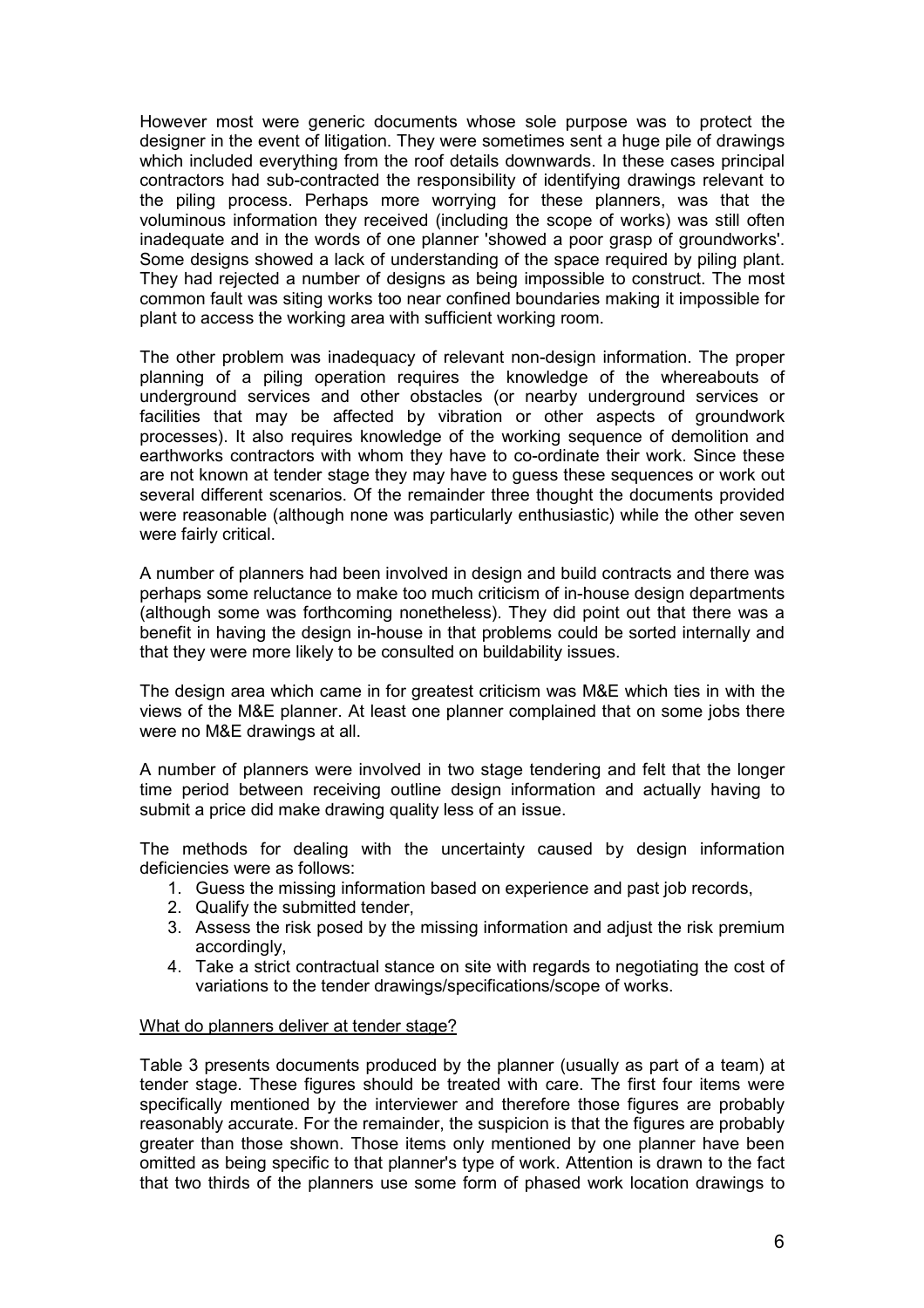assist their planning even if only a third of these form part of the tender documentation.

| Non-financial information produced at tender stage<br>mentioned by more than one planner |                         |                                             |                         |  |
|------------------------------------------------------------------------------------------|-------------------------|---------------------------------------------|-------------------------|--|
|                                                                                          | <b>Internal</b><br>only | <b>External</b><br><b>Partnered</b><br>only | <b>External</b>         |  |
| Items mentioned by the interviewer                                                       |                         |                                             |                         |  |
| <b>Method Statement</b>                                                                  |                         |                                             | 18                      |  |
| Programme Bar Chart                                                                      |                         |                                             | 18                      |  |
| <b>Critical Path Analysis</b>                                                            | 3                       |                                             | 8                       |  |
| <b>Risk Assessment</b>                                                                   |                         | 1                                           | 3                       |  |
| Additional items mentioned by the planners                                               |                         |                                             |                         |  |
| Preliminaries scheme/resources                                                           |                         |                                             | 5                       |  |
| Site Mobilisation/Layout drawings                                                        |                         |                                             | 5                       |  |
| Design Programme (for D&B)                                                               |                         |                                             | 6                       |  |
| Design Information requirement dates                                                     |                         |                                             | 5                       |  |
| <b>Procurement Programme</b>                                                             |                         |                                             | 6                       |  |
| Team details / cv's / organigrammes                                                      |                         |                                             | $\overline{7}$          |  |
| Record / references of previous experience                                               |                         |                                             | $\overline{3}$          |  |
| Buildability/Programme/Value Eng. Options                                                | 1                       |                                             | $\overline{3}$          |  |
| <b>Quality Assurance Plans and Procedure</b>                                             |                         |                                             | $\overline{6}$          |  |
| Health and Safety Plans and Procedure                                                    |                         |                                             | $\overline{7}$          |  |
| <b>Environmental Protection Procedures</b>                                               |                         |                                             | 3                       |  |
| <b>Phased Work Location Drawings</b>                                                     | 8                       |                                             | $\overline{\mathbf{4}}$ |  |
| <b>Overall Resource Schedules</b>                                                        |                         |                                             | 3                       |  |

# Construction planners' deliverable output

#### Table 3

#### Learning, decisions and decision support tools used or desired

Table 4 indicates what domain specific knowledge planners think they have acquired which enables them to solve planning problems better than inexperienced planners.

Older planners were critical of (some) younger planners. One felt that two generations of planners (taking a generation at 15 years) had now appeared who had little site experience. The first generation of 'unsited' planners was now teaching the second. Another felt that the younger planners were too technology driven instead of concentrating on developing a basic understanding of construction problems.

Virtually all of the planners said that they had experienced jobs where they had come up with solutions that, had they been asked earlier, they would not have thought possible. A number mentioned spatial problems as examples of this.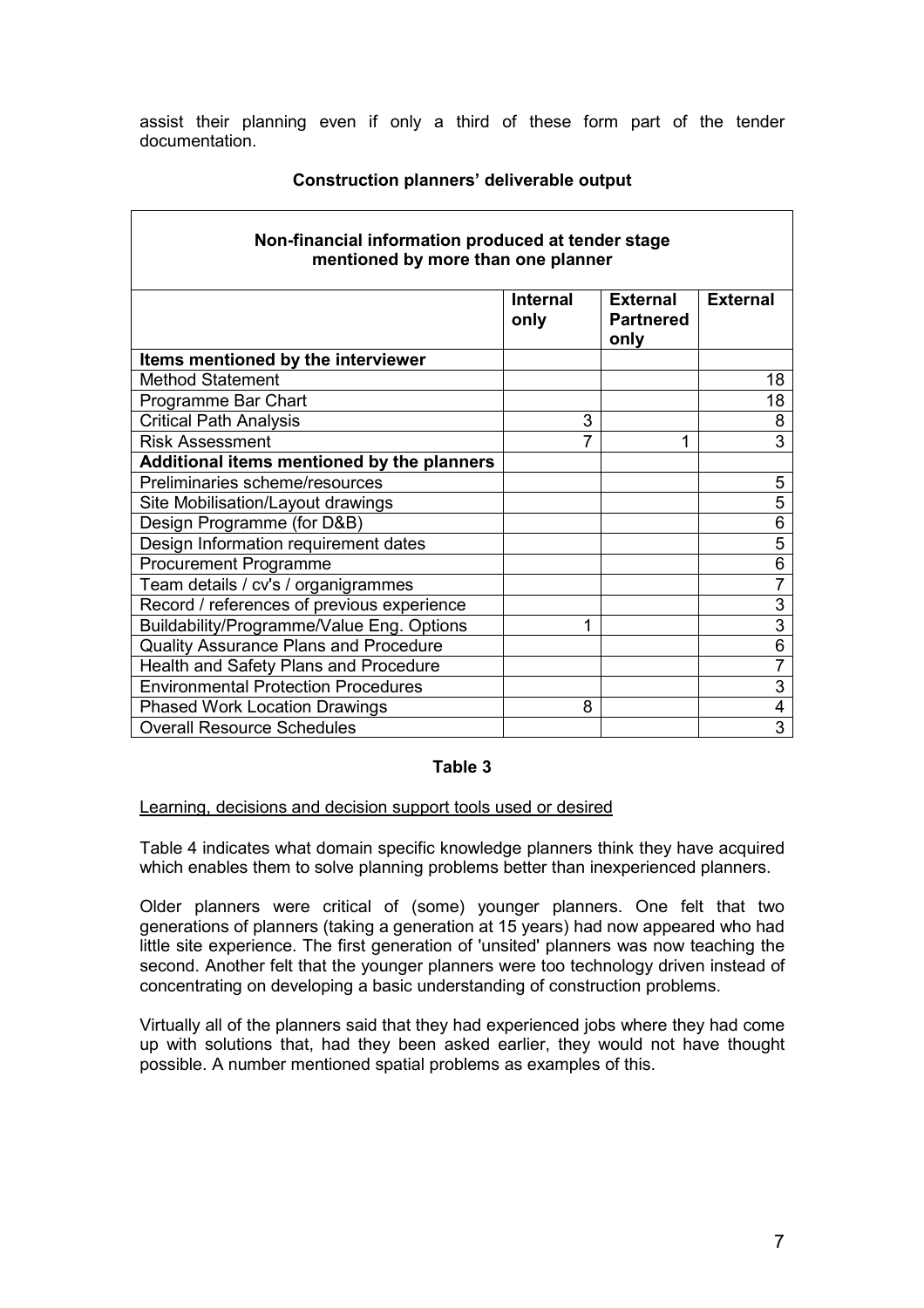# Experienced-based learning outcomes

| Type of Learning mentioned by more than one planner                             |                |  |
|---------------------------------------------------------------------------------|----------------|--|
| Better understanding of site processes and package contractors                  | ⇁              |  |
| Better understanding of M&E services and co-ordination with other trades        |                |  |
| Development of better communication skills (including listening)                |                |  |
| Experience through working on a wide range of projects                          |                |  |
| Better understanding of contracts and tender processes                          |                |  |
| Development of the ability to anticipate problems                               |                |  |
| Better understanding of the 3D/spatial aspects of the work (piling<br>planners) | $\overline{2}$ |  |
| Development of a feel for task outputs and durations                            |                |  |
| Better understanding of supply chain management                                 |                |  |

#### Table 4

Virtually all of the planners said that they had experienced jobs where they had come up with solutions that, had they been asked earlier, they would not have thought possible. A number mentioned spatial problems as examples of this.

Figure 1 shows the preferred software and the value of recent contracts handled by each planner. It is clear that Primavera is preferred for large value contracts and Power Project for smaller ones. A thorough review of the capabilities of these and other Critical Path Analysis software can be found in Heesom and Mahdjoubi (2002).



# Decision support tools used by construction planners

# Figure 1

The Primavera users particularly praised its rigorous and disciplined task logic. The Power Project users criticised it for the same reason! The problem is that Primavera requires a substantial set-up time and considerable effort in maintenance and amendment. Amending one task in Primavera may force detailed adjustments of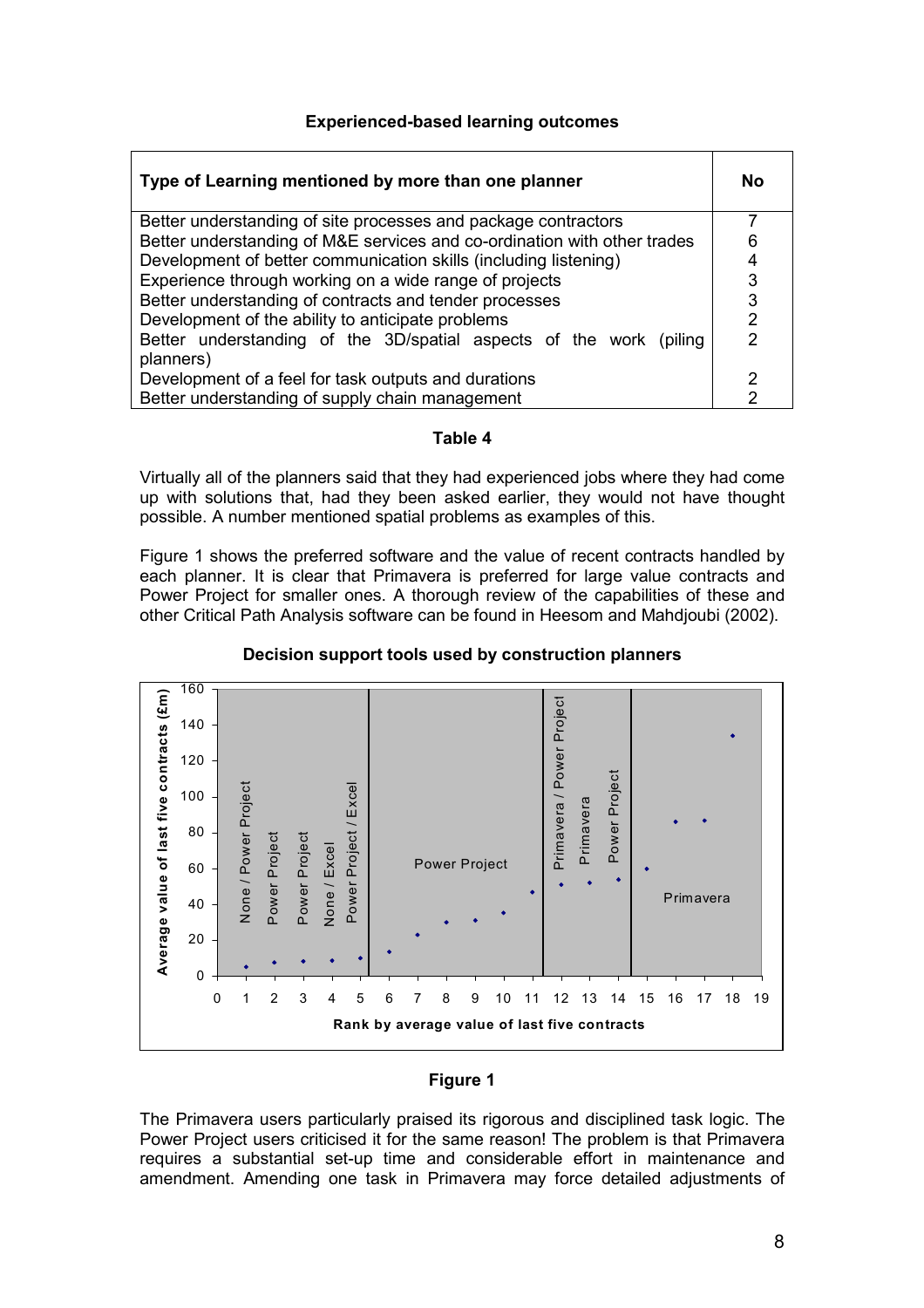other tasks dependent on the amended task. Power Project will allow the last minute input of an 'illogical' task sequence which the planner believes will actually work but for which they do not have the time to re-input a new set of task dependencies. Those who have 6 months to work on a PFI project can afford the time to do this. Those who have to submit a tender in 3 weeks do not.

Power Project is easy to learn and easy to use (according to its protagonists). Its presentation capabilities are also praised. Users of both programs agree that Primavera does require a significant learning period.

The interviewees were asked about their views on a visualisation tool which combined VR with scheduling capabilities. Such a tool was seen as a potential aid to:

- Planning large, complex projects
- Preparing sequence plans
- Exploring alternative scenarios
- Solving complex spatial tasks
- Presenting tender submissions to clients
- Explaining spatial problems to clients and other contractors
- Educating trainee planners in spatial problems

Some planners were sceptical about it as an aid to problem solving but most were enthusiastic about it as a communication/presentation tool. Such a tool however would have to:

- Be modular in design so that it could be used in a less disciplined way (like Power Project) or in a more disciplined way (like Primavera) according to the time available to the planner.
- Integrate with other data systems used by contractors
- Allow frequent amendment without excessive effort (very important)
- Be able to receive CAD drawings on CD-ROM from architects so that initial set-up time was reduced

#### Organisation goals

It is assumed that the major goal of the organisation is to generate revenue by winning and executing profitable contracts. While price still remains a major tenderwinning factor, clients are increasingly using two-stage tendering to procure building works. At the first stage price is not an issue and it was reported by most planners involved in this type of tendering that the plan/method statement together with the site team offered by the contractor were the two most important non-price factors in securing progress to the second tender stage. The organisational context of the construction planning process can be seen in Figure 2.

The problem of the indirect contribution of planners is similar to that of estimators. If plans are too ambitious (or prices too low) then there is a significant risk of the execution phase running over time (or cost) or of quality being compromised. If plans have too large a safety time buffer (or prices have too large a risk premium) then the work will not be won in the first place.

A positive indirect contribution in the accurate estimation of time, method and price yields dividends both in the present and future. In particular the enhancement of reputation assists in getting on tender lists and in being short-listed for works where the client will pay a premium for quality/timely execution.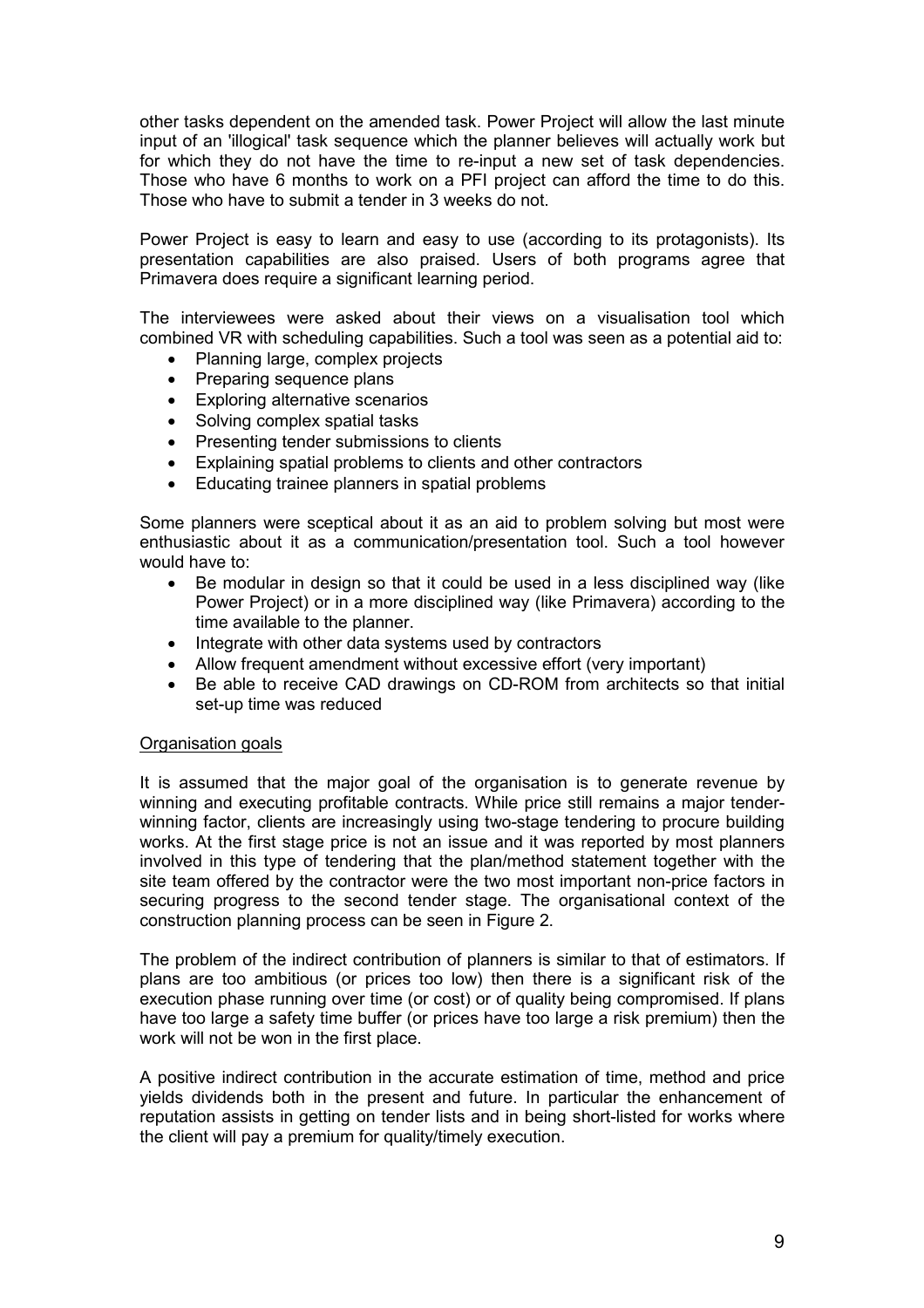Thus while the direct contribution of the planner lies in the contract-winning stage, the indirect contributions lie in the execution stage and consequent effects on reputation with clients.



Pre-tender Construction Planning as part of organisation goals



# Job goals and design

Very few planners were able to produce a written job description. Those that did, produced just that – a description of the planner's work rather than the goals of the job. This is not surprising since most job descriptions are written this way. The goals of the planning process form a subset of the goals of the job. The job design however clearly includes a number of other tasks that are not pure construction planning as such (Table 5).

| <b>Direct Construction Planning</b>                                    | <b>Other Direct Planning</b>                                                                    |
|------------------------------------------------------------------------|-------------------------------------------------------------------------------------------------|
| Pre-tender construction planning<br>Post-tender pre-execution planning | Pre-tender procurement planning<br>Pre-tender design planning                                   |
| Commercial                                                             | Administrative/training                                                                         |
| Risk assessment and review meetings                                    | Tender package assembly/checking<br>Supervising junior staff<br>(or learning from senior staff) |

# Table 5 – Construction planning as part of a planner's job design

For planners to economically justify their existence they have to work on far more potential contracts than the company actually wins. This combined with the short periods in which tenders have to be submitted (between receipt of tender documents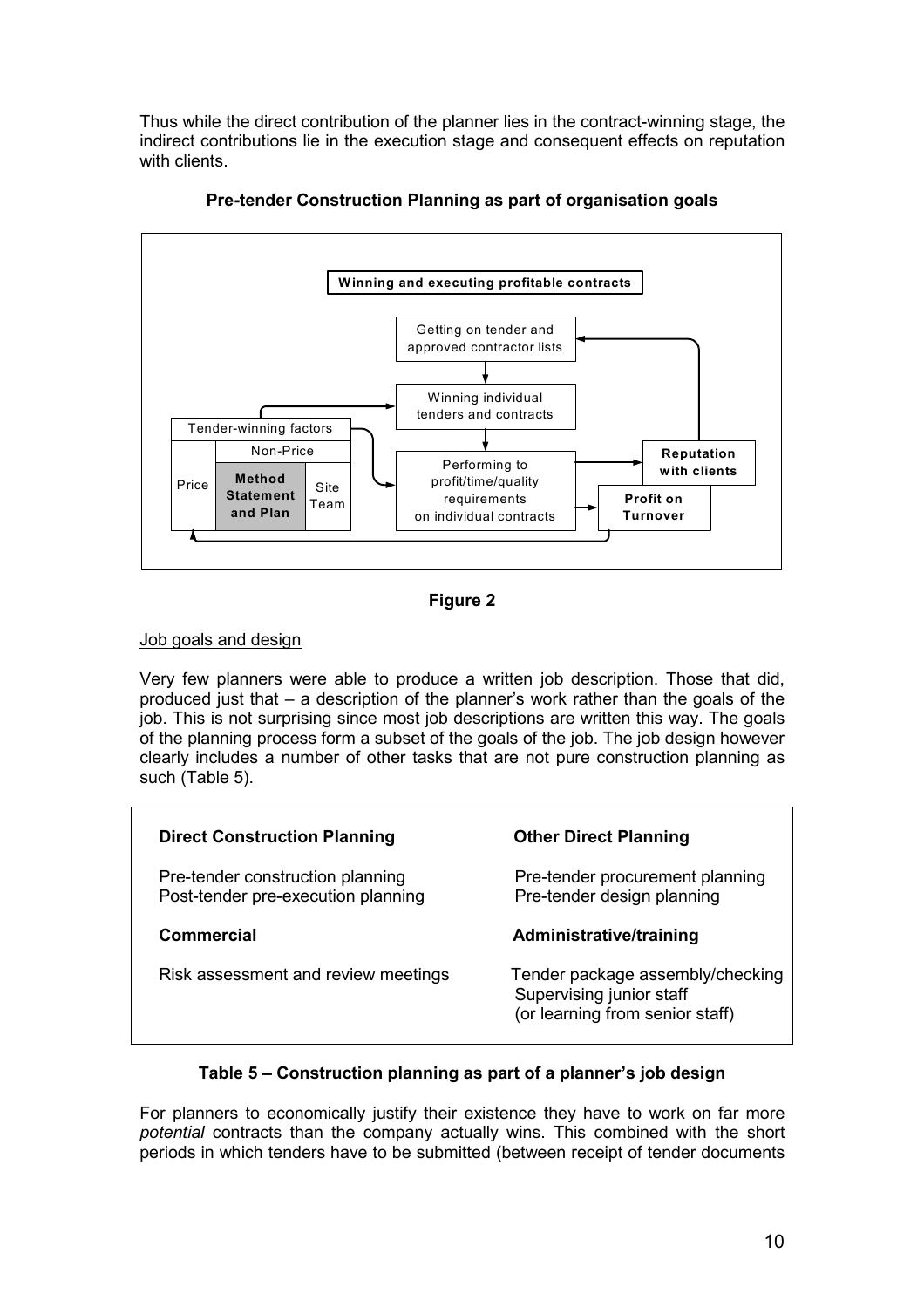and tender submission) means that the time available for planning contracts that the company actually undertakes is severely restricted.

CONCLUSIONS (INCLUDING ADDITIONAL VIEWS BY PLANNERS OF THE PLANNING PROCESS)

- 1. Most pre-construction planners are not paid to plan they are paid to work in a team which prepares tender-winning submissions (with estimators and site managers). This involves planning but considerably more besides.
- 2. The time and information constraints under which they work must, in a number of cases, compromise the quality of their output. They are sometimes forced to make semi-generic plans based on guesswork and experience. That many of these plans work at all is a tribute to their skill but raises questions about the sub-optimal nature of the process.
- 3. The planning process is a highly distributed one co-ordinated by planners. This requires them to be good negotiators, communicators (and listeners) as well as efficient information managers.
- 4. Planners have to understand a) construction technology, b) the practical and political aspects of site management and operations - particularly in relation to the management and co-ordination of package contractors, c) procurement processes, supply chain management and their integration with site operations planning, d) the critical nature of the timing of design data flows.
- 5. The large number and variable nature of package contractors lead planners to be cautious about temporal planning. Each package on or near the critical path represents a time risk to the whole project. Accordingly a price has to be paid by the building owner where contractors tendering for each job either:
	- allow a substantial float in the construction period or
	- add a substantial risk premium to their tender price to offset the risk of damages for delayed completion.
- 6. Although planners learn considerably over time and make great use of experience in their planning work, they are still capable of surprise in arriving at construction solutions - particularly spatially problematic ones.
- 7. While explicit spatial planning has not figured largely in construction literature it is clearly an area to which planners attach great practical importance. Most spatial planning uses heuristic methods based on experience. However some more structured and systematic examples can be found in sequenced work area allocation and in the planned management of movements of labour and materials.
- 8. There are a number of clear instances of design information being produced, which displays a lack of understanding of the space required for construction processes (M&E and piling works in particular).
- 9. Clients have the right to try and minimise the overall project period (including construction). However planners need to draw their attention to all of the risks (including spatial congestion) involved in any consequential reduction of the construction period. They will then be in a better position to take an informed decision as to whether the time profile of project-generated net revenues justifies taking on such risks.
- 10. There is enthusiastic support for the idea of a computer-based visualisation tool for communication and training. There is more mixed support for a decision support tool for solving planning problems and that mainly for largescale, complex projects.
- 11. Any such tool, however, needs to be flexible, bolt on to existing contractor's systems and be compatible with Architect's systems (e.g. AutoCAD). It also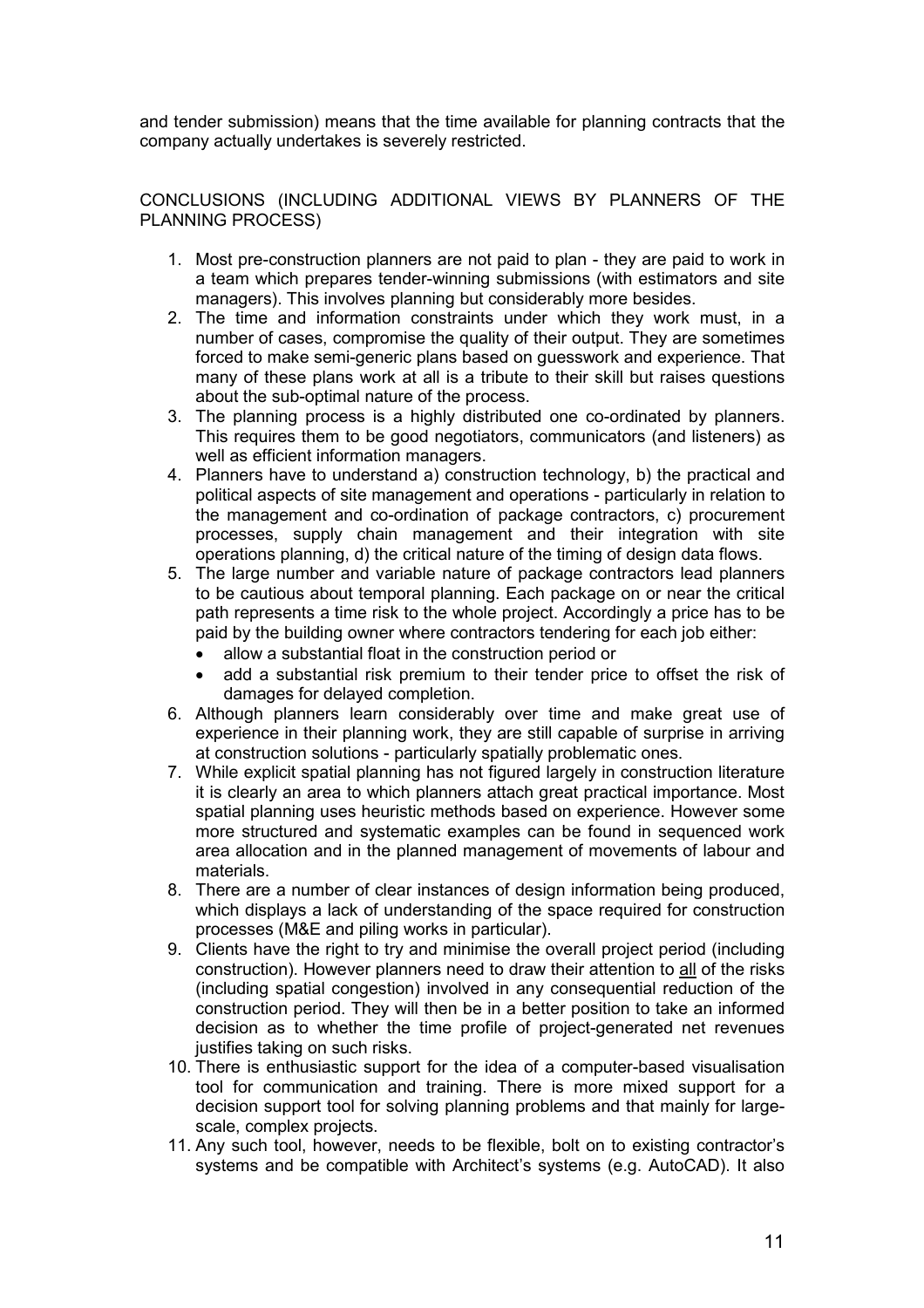needs to require as little manual input as possible and allow efficient use of planner's time.

#### **NOTE**

<sup>1</sup>The author acknowledges the support of the UK Engineering and Physical Sciences Research Council (GR/N 00876/01) in carrying out this research. Assistance has also been provided by Graham Winch, Alan Penn, Steve North, Lamine Mahdjoubi, Dave Heesom, Nash Dawood, Zaki Mallasi and Eknarin Sriprasert and employees of Carillion plc (including Crown House and Schal), Balfour Beatty (including Stent Foundations), AMEC, Skanska UK and Service Design Partnership. The author, however, remains solely responsible for any shortcomings in the paper.

#### **REFERENCES**

Alshawi, M. and Hassan, Z. (1999) Integrated models for construction planning: object flow and relationship Engineering Construction and Architectural Management 6 197-212

Ballard, G. and Howell, G. (1998) Shielding production: essential step in production control Journal of Construction Engineering and Management 124 11-17

Burch, T. (1985) Planning and organisational problems associated with confined sites in CIOB The Practice of Site Management Vol 3, CIOB, Ascot

Choo, H.J. and Tommelein, I.D. (1999) Space scheduling using flow analysis International Group for Lean Construction, Proceedings of the Seventh Conference Berkeley, CA

Choo, H.J. and Tommelein, I.D. (2000) WorkMovePlan: database for distributed planning and coordination International Group for Lean Construction, Proceedings of the Eighth Conference Brighton, UK

Choo, H.J., Tommelein, I.D., Ballard, G. and Zabelle, T.R. (1999) Workplan: constraint-based database for work package scheduling Journal of Construction Engineering and Management 125 151-160

Faniran, O.O., Love, P.E.D. and Li, H. (1999) Optimal allocation of construction planning resources Journal of Construction Engineering and Management 125 311- 319

Goldratt, E.M. (1997) Critical Chain The North River Press, Great Barrington

Heesom, D. and Mahdjoubi, L. (2002) Technology opportunities and potential (3 volumes) University of Wolverhampton, a VIRCON project report.

Jaafari, A., Manivong, K. K. and Chaaya, M. (2001) VIRCON: Interactive System for Teaching Construction Management Journal of Construction Engineering and Management 127 66-75.

Kelsey, J., Winch, G. and Penn, A. (2001) Understanding the project planning process: requirements capture for the virtual construction site Bartlett Research Paper 15, University College London, a VIRCON project report.